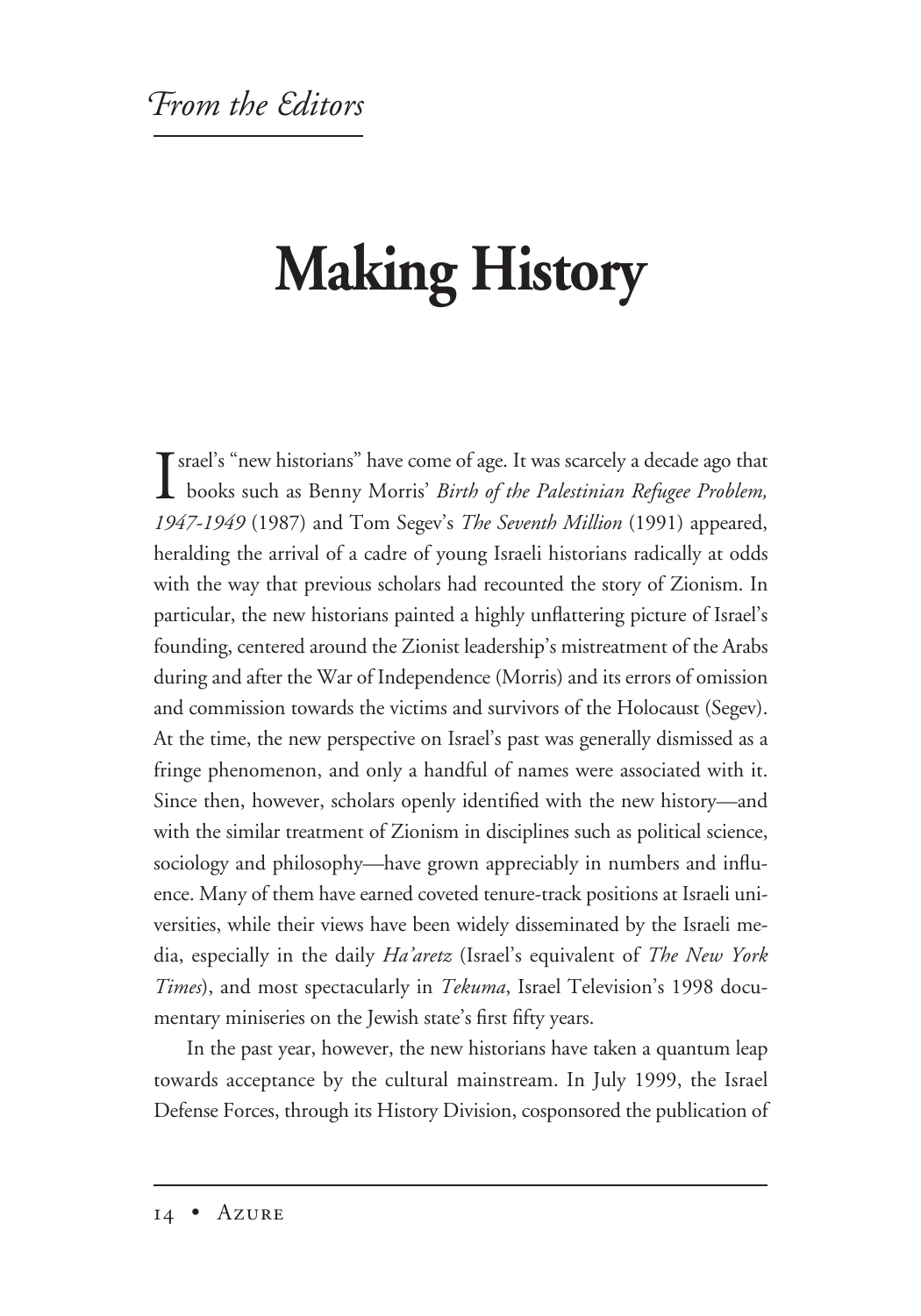*The Struggle for Israel's Security*, a book which the daily *Yedi'ot Aharonot* described as "shattering a number of the most splendid myths on which we were raised" (August 4, 1999), and which was particularly harsh in assessing Israel's security policy during the formative period of the 1950s. Two months later, the Ministry of Education introduced into ninth-grade classrooms across the country the first three textbooks about Israel that are part of a new curriculum aimed at teaching history from an expressly "universal" (as opposed to "nationalist") perspective. The most radical of these texts is *A World of Changes: History for Ninth Grade*, edited by Danny Ya'akobi and published by the Ministry's own Curriculum Division, which attributes the victory of Jewish forces over five Arab armies in the War of Independence to the Jews' organizational and logistical edge rather than to determined leadership, brilliant military tactics or individual heroism, and suggests that Israel precipitated the Six Day War by acting aggressively against Syria in the months prior to the outbreak of fighting. The new history has captured the interest of a growing segment of the Israeli public as well: Tom Segev's *Days of the Anemones* (1999), an account of the Mandate period that credits the Arabs rather than the Jews with driving the British out of Palestine, has been on the *Ha'aretz* national bestseller list for thirty-one weeks, and counting—a feat unparalleled by any historical work published in Israel in the last decade and a half. (See Yehoshua Porath's article on Segev, p. 23.)

At least as impressive has been the new historians' penetration of the American intellectual mainstream—which sets the trend for the way that Israel is viewed throughout the democratic world, and which until now has remained largely immune to the trends in Israeli academia. In September 1999, New York's prestigious Knopf publishing house released Benny Morris' *Righteous Victims: A History of the Zionist-Arab Conflict, 1881-1999*, a 750 page reinterpretation of Zionist history which suggests that Zionism was "tainted by a measure of moral dubiousness" from the outset, and argues that the Israeli leadership bears substantial responsibility for all the wars fought since 1948. The following month, W.W. Norton published *The Iron Wall: Israel and the Arab World Since 1948*, a 670-page tour of the last half-century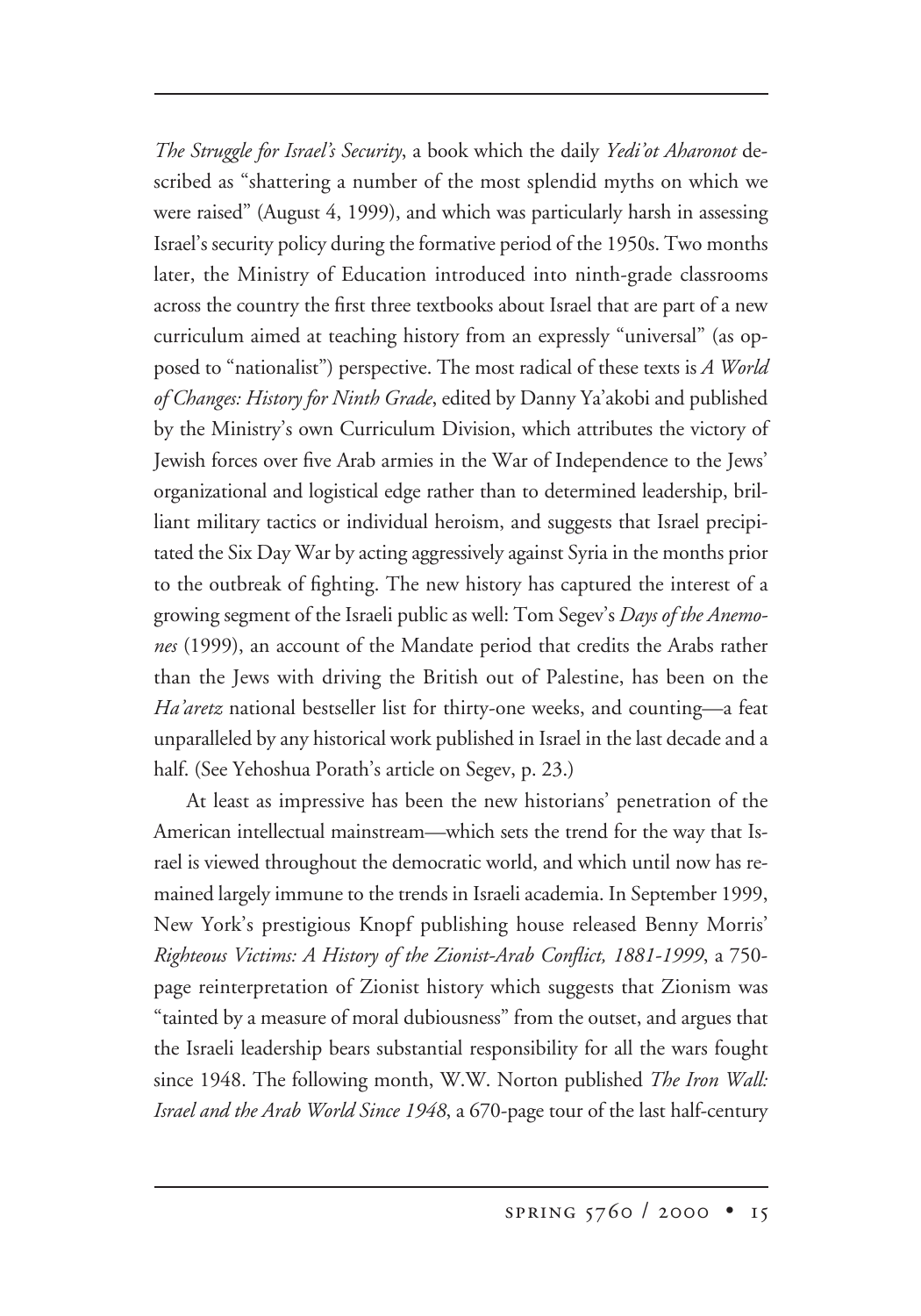authored by Avi Shlaim, an Israeli-born "new historian" who teaches at Oxford. Shlaim's conclusions, though presented in a less scholarly manner than those of Morris, are similar in substance. Many of America's leading opinionmaking publications, including *The New York Times*, *The Wall Street Journal*, *The New Republic*, *Commentary*, *Foreign Affairs* and *The Weekly Standard*, devoted lengthy reviews to these iconoclastic works, making them the most widely discussed books on Israel to appear in the English-speaking world in the past decade.

Clearly, the new historians can no longer be dismissed as a fringe group. Moreover, many of the facts they present concerning errors made by the Zionist movement cannot be denied by fair-minded readers. At the same time, however, their conclusions often seem tailor-made to undermine the very legitimacy of those Israeli leaders most centrally associated with the establishment of the Jewish state—especially Labor stalwarts like David Ben-Gurion, Moshe Dayan, Yigal Allon and Golda Meir. And while the main targets of the new historians' animus are no longer alive, the assault on the legacy of Zionism poses a grave threat to Israel's future. No nation can retain its basic vitality if its entire historical narrative comes to be seen in the public mind as a long series of moral failings compounded by errors of judgment. And to this point, it is far from clear that Israeli intellectuals have succeeded in mounting an effective response to this challenge. How, then, should those who on balance have a favorable view of Zionism's first century respond to the new historians?

The first step is to recognize that the new historians' main contribution to the debate over Zionist history is not one of facts, but of *perspective.* Of course, this is not the way they have sought to portray themselves. Since Benny Morris first coined the term "new historians" in an article that appeared in the November 1988 issue of *Tikkun*, he and his colleagues have claimed that what distinguishes them from their predecessors is the willingness and ability to unearth the inconvenient facts of Israeli history. They have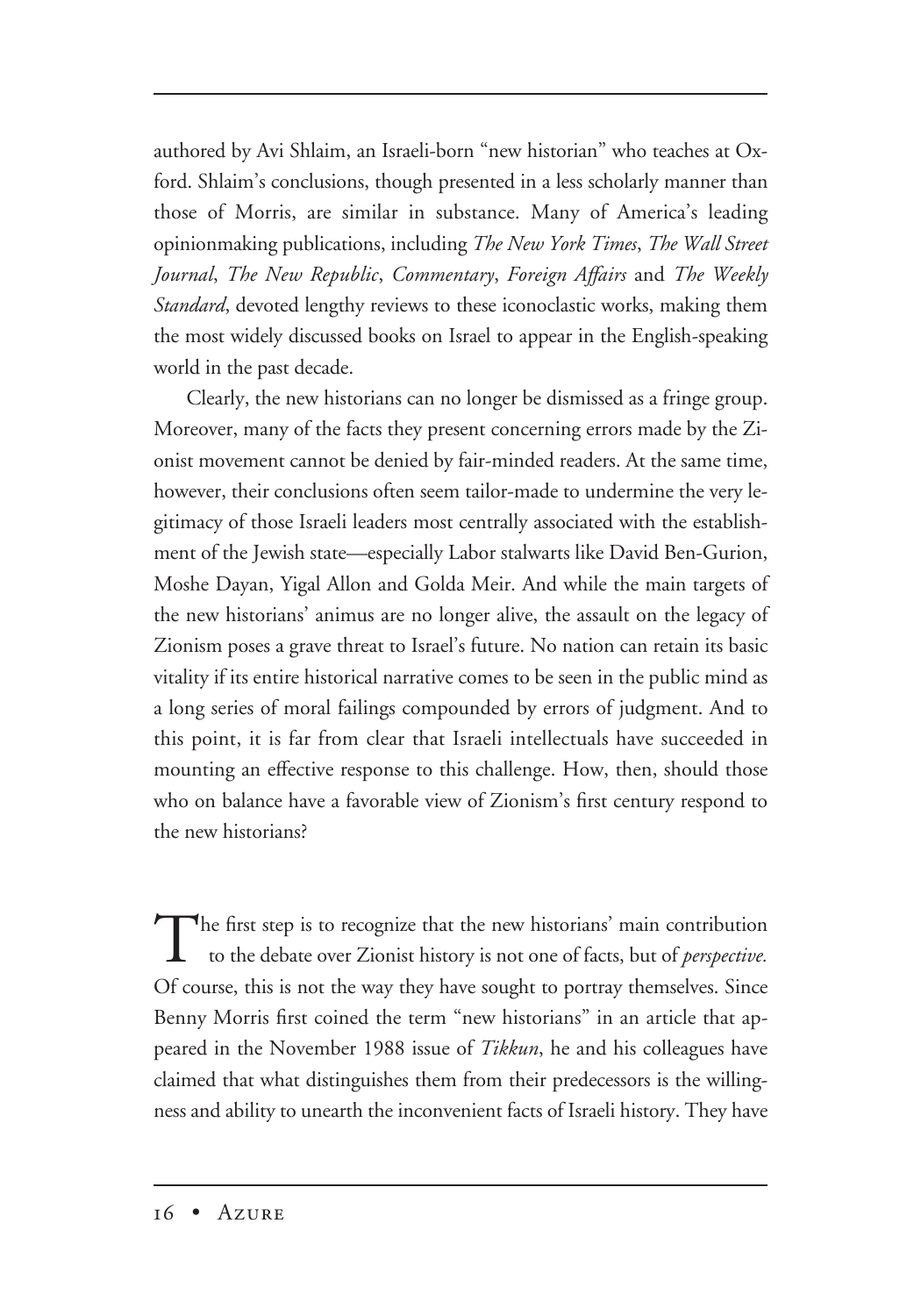argued that their authority to rewrite Zionist and Israeli history was based in large part on the opening of Israel's state archives (like other democracies, Israel follows a thirty-year rule for the declassification of documents, which means that most primary sources on the 1948 War of Independence first began to be made available to the public in the late 1970s). And indeed, many of their more impressive works have appeared in the wake of the declassification of the relevant documents: The initial spate of publications about the War of Independence was followed in turn by books and articles excoriating what the new historians perceived as Israel's high-handed immigration policies of the early 1950s, its aggressive cross-border raids of the early and mid-1950s, its imperialist war with Egypt in 1956, and its discriminatory social policies of the early 1960s.

But while some of the sources presented by the new historians had previously been untapped, the factual core on which they based their findings was far from original. Avi Shlaim's *Collusion Across the Jordan* (1988) covered material much of which had been familiar to Israeli historians for over a decade, and whose major components Dan Schueftan had already explored in *A Jordanian Option* (1986). The depiction of the Zionist leadership's response to the Holocaust in Segev's *The Seventh Million* (1991) likewise added little to the research on which Dina Porat had based her *Entangled Leadership* (1986). What made the new works highly controversial was therefore not the facts they presented, but the perspective from which they were written, which was characterized by a markedly more negative evaluation of Zionist leaders than that reached by previous Israeli historians. Shlaim, for example, took the well-known story of contacts between Ben-Gurion and King Abdullah of Jordan before and during Israel's War of Independence, embellished it with additional material from the archives, and wrote a sensationalized account premised on the notion that this strategic partnership was illicit "collusion."

In considering the impact of the new historians' perspective on their scholarship, it is appropriate to begin with Benny Morris, if only because his research and writing are often cited, with some justification, as being of a higher quality than that of other partisans of the new history. In *1948 and*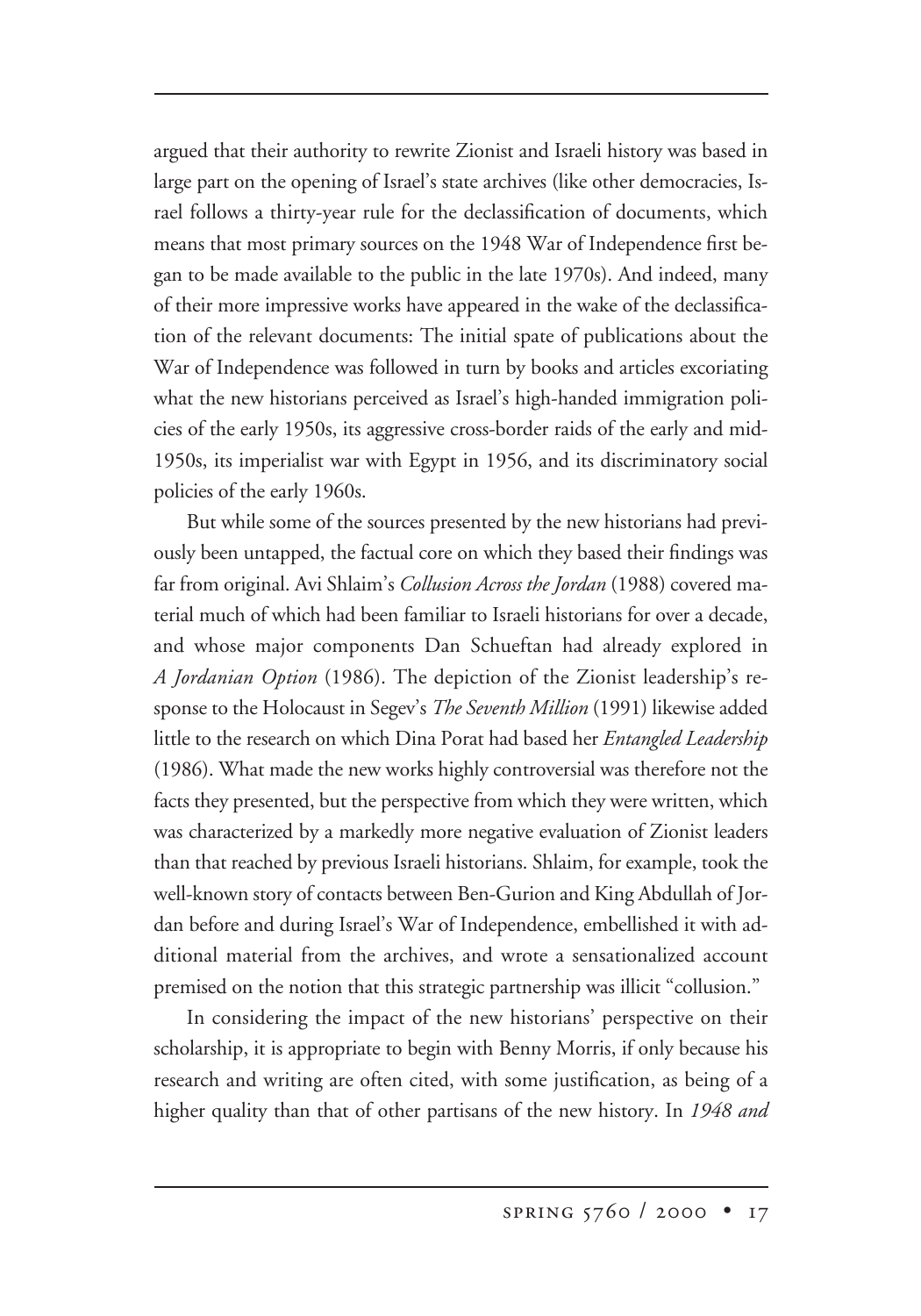*After: Israel and the Paletinians* (1994), Morris acknowledged that his research agenda was shaped by political opinions that were at variance with those held by earlier historians ("the political views of the new historians and current political concerns were among the factors that led these historians to research particular subjects"). His often extreme use of language is likewise a reflection of perspective: In his November 1988 *Tikkun* article, Morris raised the possibility that Israel "was besmirched by original sin" due to the manner in which the Jewish state had come into being. Last year, he went even further, describing the Zionist leadership's treatment of the Palestinian Arabs during the War of Independence as "a variety of ethnic cleansing." (Roy Gutman and David Rieff, eds., *Crimes of War: What the Public Should Know*, 1999, pp. 28-37.)

These are not "facts" that one discovers in recently opened archives. They are indicative of profound moral evaluations, which may or may not have been shaped by some formative archival experience. It is such evaluations which have allowed Morris and others to write a sweeping new narrative of Zionist history that goes far beyond anything suggested by the revelations of recently declassified documents. Thus Morris' latest book, *Righteous Victims*, argues that Zionism was from the outset "a colonizing and expansionist ideology and movement," which was infected by "the European colonist's mental obliteration of the 'natives.'" It is this damning characterization that permits him to conclude that the Zionists reduced the Arabs to "objects to be utilized when necessary," rather than human beings with legitimate aspirations.

Needless to say, someone else examining the facts Morris presents might easily describe these matters differently. But once seen from such a perspective, the factual landscape of Israel's history—both the "new" facts and those that have been known for decades—immediately takes on an ugly slant that no amount of arguing over the facts can set aright.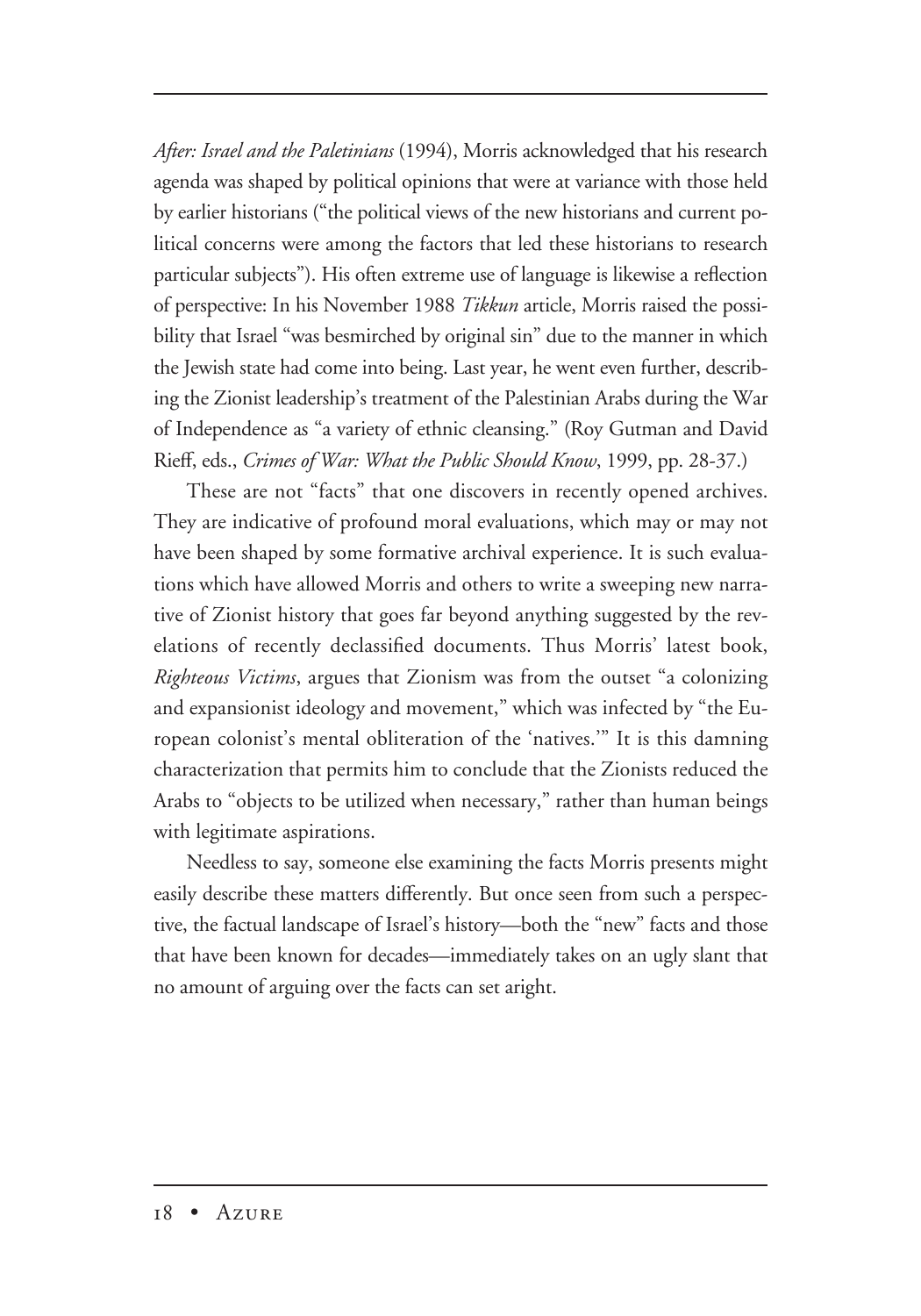I Tnfortunately, the response of Israel's mainstream cultural leadership has been less than inspiring. Efforts to take on the new historians have frequently missed their target, precisely because they have mistaken the broad assault on the Jewish nationalist perspective on history for an argument about facts. Typical of this problem is Efraim Karsh's *Fabricating Israeli History*, which was published in English in 1997 and first translated into Hebrew last year. While Karsh does succeed in showing that some of the claims put forward by new historians such as Morris and Shlaim are based on sloppy archival work, if not deliberate falsification of the sources, the points on which he goes to the mat with them are peripheral to their central theses. He takes Morris to task, for example, for distorting the evidence in trying to show that from the mid-1930s on, Ben-Gurion and the mainstream Labor Zionist leadership favored the wholesale transfer of Arabs from the areas of Palestine slated for a Jewish state. Yet even if Karsh is right on this point—which he almost certainly is—Morris' main claims about Israeli actions during the War of Independence remain unaffected. Moreover, when Karsh presents his own interpretation, which seeks to vindicate the Zionist leaders, his elaboration of their motives is so implausible as to all but ruin his case. For example, Karsh insists on taking at face value speeches in which Ben-Gurion waxed poetic over his desire for idyllic relations with the Arabs—a desire which may have been sincere in the abstract, but which were frequently at odds with the hardnosed character of his policies.

To compete effectively, scholars who do not share the new historians' ideological predilections must set as their primary task the formulation of an appropriate perspective from which Israeli history can be understood. And this means, first and foremost, a clarification of the moral standards by which the actions undertaken by the Zionist leadership are to be judged. Underlying much of the work of the new historians is the unspoken premise that the wielding of power necessary to found and defend a state is morally problematic in general, and especially so in the case of Israel. This premise leads them to take a magnifying glass to those cases in which the Zionists' use of power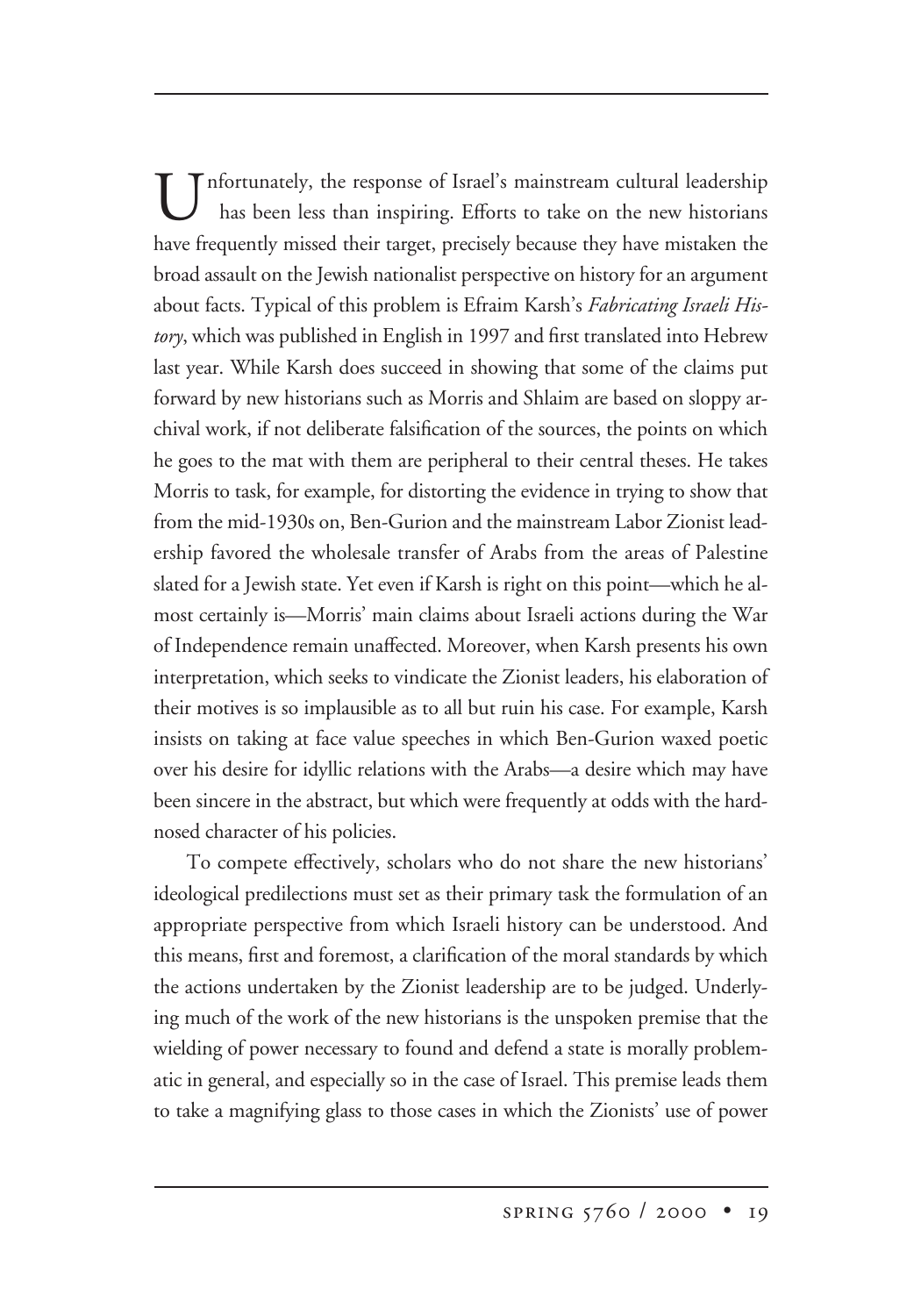led (or may have led) to the suffering of others—both Arab and Jew—while downplaying the circumstances that rendered those actions necessary. In responding, it is necessary to articulate and defend a competing set of premises, which more faithfully reflect the proper application of morality to politics: That the behavior of historical actors must be assessed in light of their obligation to wield power on behalf of the people whose interests they were bound to protect; that the establishment and preservation of a state for the Jewish people was not only legitimate but a moral imperative; and that Zionist leaders have generally been faced by international and local exigencies that have compelled them to make difficult choices. This, of course, does not mean accepting the idea that everything the Zionists did was right, or even reasonable. But it does make it possible to take historical facts that come to light and put them in their proper place within a narrative whose conclusions remain fundamentally sympathetic to Zionism.

We can take as an instructive example the research done by Benny Morris in *Birth of the Palestinian Refugee Problem*. Despite occasional inaccuracies, Morris' account of the subject is more detailed and accurate than anything that preceded it. If we consider the facts Morris presents, it is reasonably clear that the flight of much of the Arab population from the territory that became Israel stemmed from battles between Arab and Jewish forces, and from the fears of Arab civilians of getting caught in the fighting. The Zionist leadership, Morris' research shows, correctly understood the danger that the Palestinian Arabs posed to the nascent Jewish state, and therefore did little to prevent their departure, at times encouraging or even precipitating it through political or military actions. In fact, Morris' own research does much to disprove the claims of his recent writings that what happened during the War of Independence was "ethnic cleansing."

This is not to say that one cannot document cases of unjustified Jewish brutality. Recording and condemning such atrocities is the duty of a balanced history. But these do not necessarily warrant Morris' conclusion that from the outset, the Zionist enterprise was "tainted by a measure of moral dubiousness." The fact that Israeli troops at times used excessive force in retaliating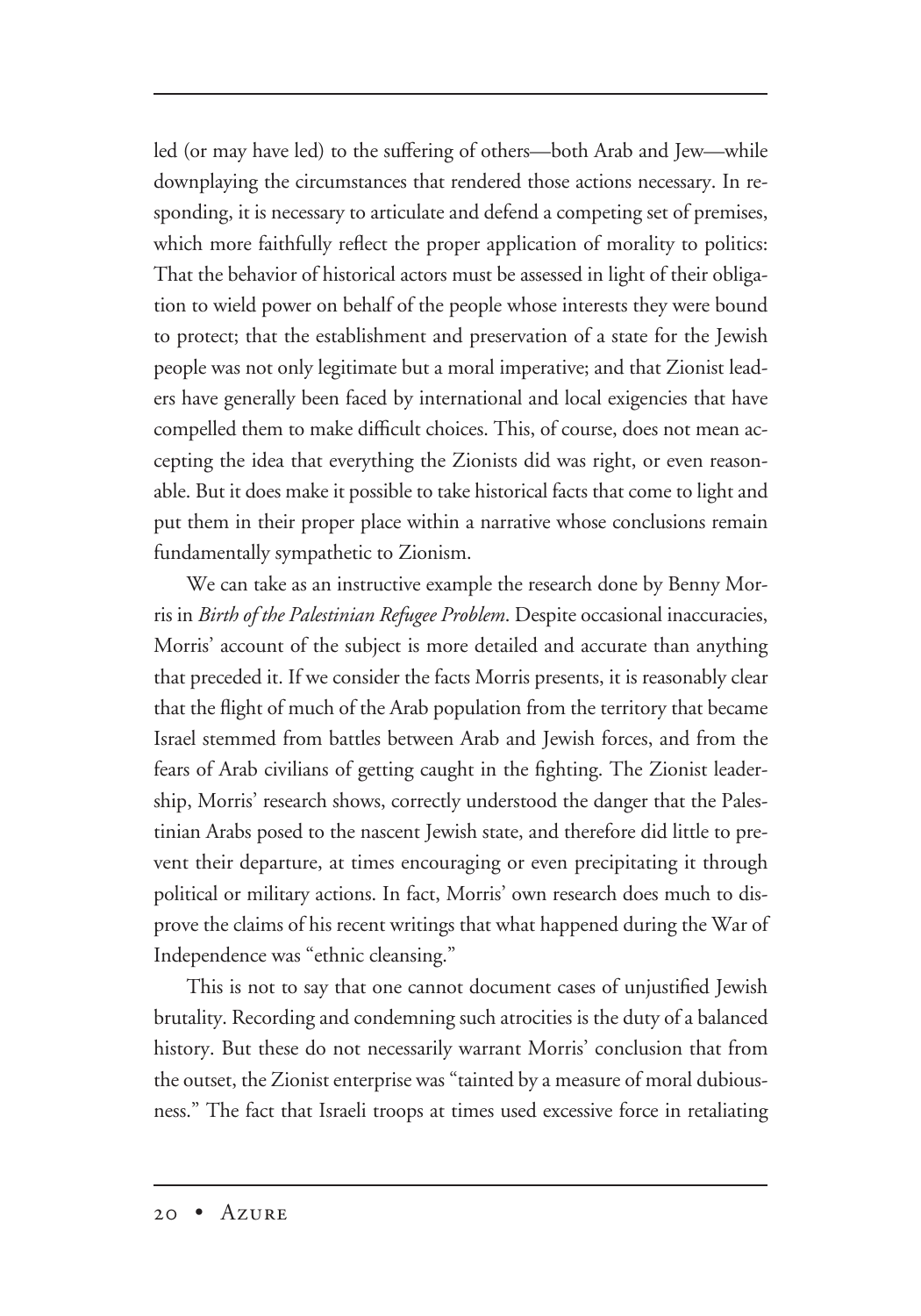against terror attacks in the 1950s does not, for example, prove that Israel's counterterrorism efforts of this period were unnecessary or immoral. On the contrary, when viewed in the context of the challenges that Israel faced, and in light of how other nations responded to comparable dangers, the Zionist record remains admirable. Likewise, the fact that Holocaust survivors and immigrants from Arab countries were not always received in Israel with appropriate dignity does not fundamentally alter the picture of a Zionist leadership deeply committed to the safety and well-being of these Jews.

Rather, what these and other errors demonstrate is that practice sometimes fell short of national ideals—a fact that should serve as a reminder of the responsibility that comes with statecraft, and of the vigilance that is needed in order to prevent the exigencies of power from leading to moral corruption. Only people who believe that the Jewish state should be held to standards of purity that are incompatible with the exercise of sovereign power, or who think that such errors are representative of Israel's entire past, need fear an honest stocktaking with regard to the nation's history.

 $\Lambda$  t the same time, however, it is a mistake to respond to the challenge  $\Gamma$  posed by the new historians in a purely reactive manner. Because of the perspective that guides their research, the new historians invariably focus on those topics that best lend themselves to uncovering evidence of Zionism's sins, both real and imagined. If they are allowed to dictate the agenda for scholarly debate, public discourse about Israel's legacy will be reduced to a series of arguments concerning the precise degree of blame to be assigned the Jewish state in the most problematic chapters of its history. To mount a successful opposition, scholars of Zionist and Israeli history need to concentrate on producing original works that reflect the full range of significant events, and that employ a comparative perspective appropriate for describing the establishment and development of a state born under difficult circumstances. In doing so, they will necessarily give the most noble aspects of Zionism their due, without whitewashing the failures that are part of every major historic enterprise.